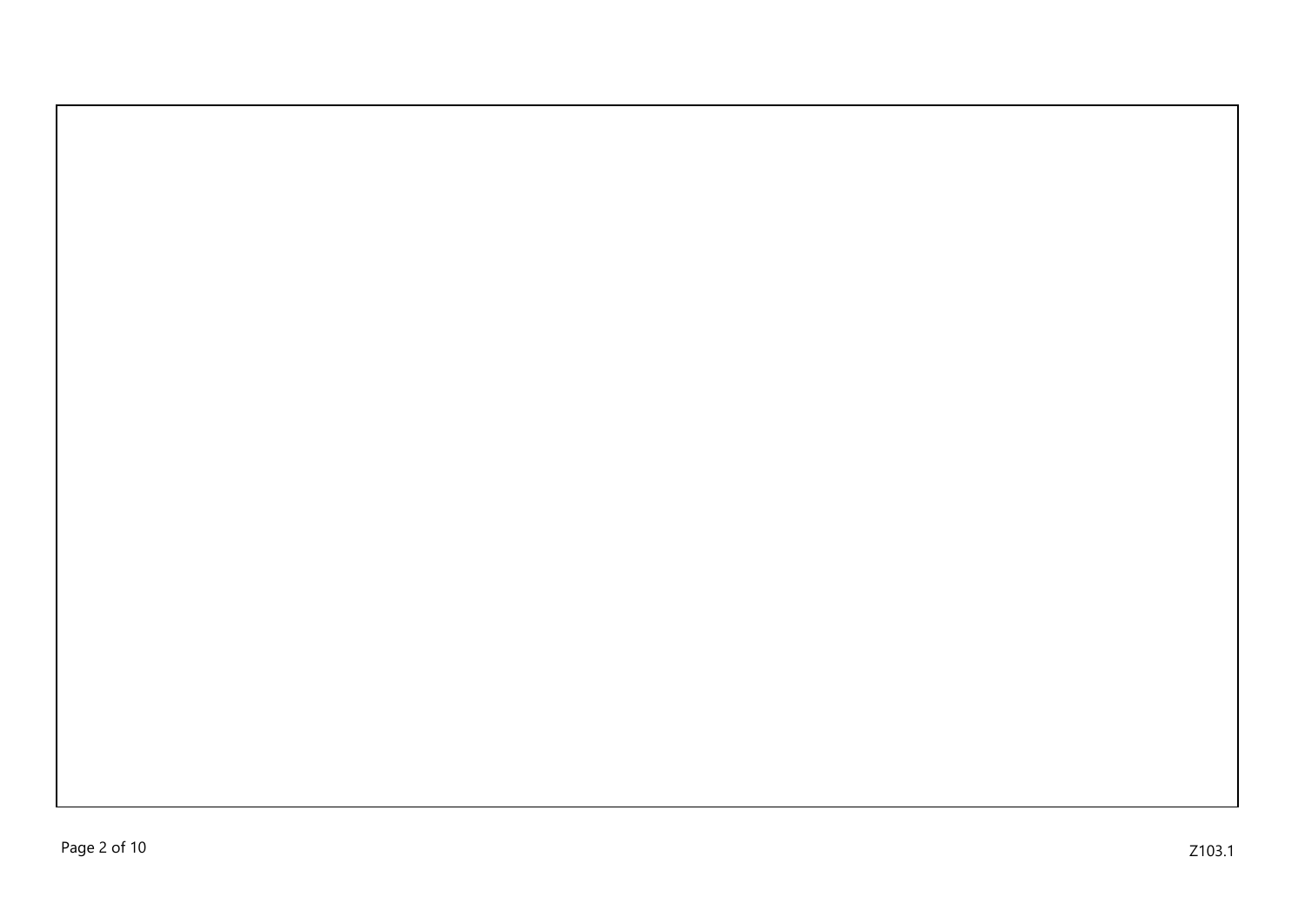| #              | Island                            | House Name     | Name                  | Sex       | National ID | ، ه ، بر<br>مربح <b>بر</b> ک          | ىئرىتر                                                            |
|----------------|-----------------------------------|----------------|-----------------------|-----------|-------------|---------------------------------------|-------------------------------------------------------------------|
|                | AA. Mathiveri                     |                |                       |           |             |                                       |                                                                   |
|                | AA. Mathiveri                     | Feeroazuge     | Hassan Riza Mohamed   | M         | A008296     | و چې د پر<br>مړينې د                  | پر کاهر استفاد در در در در در در در در استفاده کردند              |
| 2              | AA. Mathiveri                     | Green Villa    | Aisath Shuha Ali      | F         | A272746     | <sup>ە</sup> بېرىئر <sub>ىم</sub> ۇ   | أقهر مشتمره الشرش أتدعر                                           |
| 3              | AA. Mathiveri                     | Meenaazu       | Mohamed Imran         | M         | A278576     | ج سُرَّج                              | ەر ئەمەشر<br>  <i>د بر ه ب</i> ر و                                |
| $\overline{4}$ | AA. Mathiveri                     | Night Rose     | Abdul Muhusin Ibrahim | M         | A008353     | لتدقيق                                | ەھەترىرى<br>ر ه و ه و ه<br>پره تر تر تر ر                         |
| 5              | AA. Mathiveri                     | Night Rose     | Mohamed Samah         | M         | A277877     | سَمَهِ عَقْرَ كَ                      | و ره ر و<br><i>د بر</i> پر تر                                     |
|                | GDh. Vaadhoo                      |                |                       |           |             |                                       |                                                                   |
| 6              | GDh. Vaadhoo                      | Bulbulaage     | Ali Nadym             | M         | A157611     | د ه د و و ،<br><b>ن نرن</b> نو د      | پر پر سر پر د                                                     |
|                | HA. Hoarafushi                    |                |                       |           |             |                                       |                                                                   |
|                | HA. Hoarafushi                    | Feyrumaage     | Abdulla Yoosuf        | M         | A051562     | ړ، و و ،<br>تو بورنو <sub>ک</sub>     | رَهُ مِّدَاللَّهُ مَرْتَّوْ                                       |
|                | HDh. Naivaadhoo                   |                |                       |           |             |                                       |                                                                   |
| 8              | HDh. Naivaadhoo                   | Veesun         | Ahmed Ramzee Hassan   | ${\sf M}$ | A098163     | ا <sub>ھو</sub> سەمىر                 | رور و رو پر ټر کر                                                 |
|                | HDh. Vaikaradhoo                  |                |                       |           |             |                                       |                                                                   |
| 9              | HDh. Vaikaradhoo                  | Hilihilaage    | Hussain Nabeel        | ${\sf M}$ | A230472     | ار ورځ د<br>ار ورځ د                  | بر كىم سىر سىر كى بىر                                             |
| Male'          |                                   |                |                       |           |             |                                       |                                                                   |
| 10             | Male'                             | G. Fehimaa     | Hassan Raihan         | M         | A360779     | ى - تۇرىچ                             | يز سەش ئىمەر شىر                                                  |
|                | S. Hulhudhoo                      |                |                       |           |             |                                       |                                                                   |
| 11             | S. Hulhudhoo                      | Jeymge         | Hassan Rasheed        | ${\sf M}$ | A152590     | 2 ص ح<br>  قع حر تح                   | ىرىسىگە ئىمرىشونى<br>ئەسكەرلىقى ئىمرىشونى<br>ئەسكەرلىقى ئىمرىشونى |
| 12             | S. Hulhudhoo                      | Thadiraiymaage | Hussain Rasheed       | M         | A097668     | ر ره و و<br>مو مرمور د                |                                                                   |
|                | S. Maradhoo Feydhoo               |                |                       |           |             |                                       |                                                                   |
| 13             | S. Maradhoo Feydhoo Mercury Light |                | Adulla Shareef        | M         | A032336     | دسم س <sub>ی</sub> ر کرد.<br>مسیر کرد | قرقمرالله شمعرمر                                                  |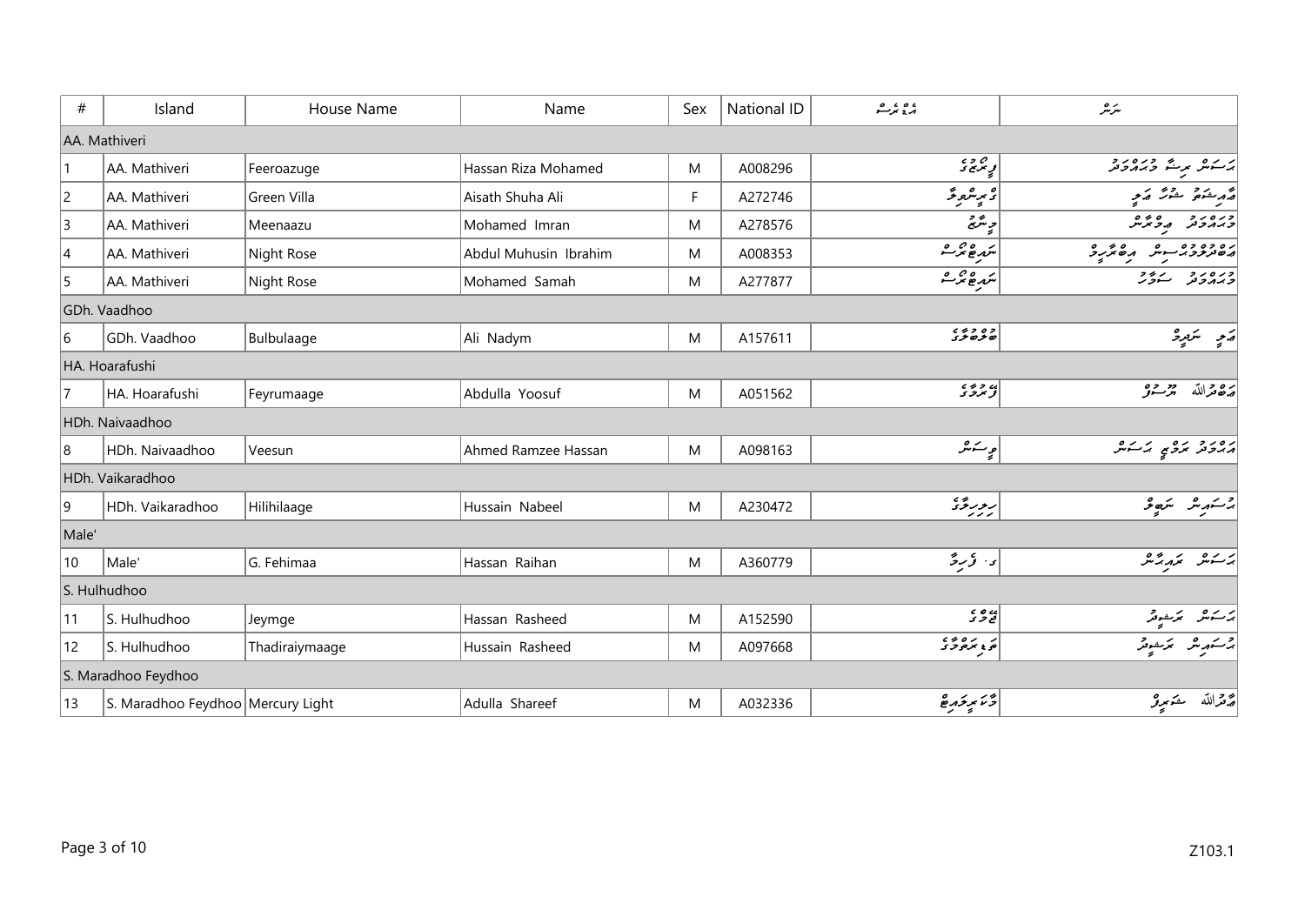## *w7qAn8m?sCw7mRo>u;wEw7mRw;sBo<*

| ' مرمر | 'يئرىثر: |
|--------|----------|
|        |          |
|        |          |
|        |          |

## *w7q9r@w7m>sCw7qHtFoFw7s;mAm=q7w7qHtFoFw7s;*

| بر ه | ىر مىر |  |
|------|--------|--|
|      |        |  |
|      |        |  |
|      |        |  |

| $\frac{2}{n}$ | $\overline{\phantom{a}}$ | اير هنه. | $\mathcal{O} \times$<br>سرسر |
|---------------|--------------------------|----------|------------------------------|
|               |                          |          |                              |
|               |                          |          |                              |
|               |                          |          |                              |

| ' ئىرتىر: | سر سر |  |
|-----------|-------|--|
|           |       |  |
|           |       |  |
|           |       |  |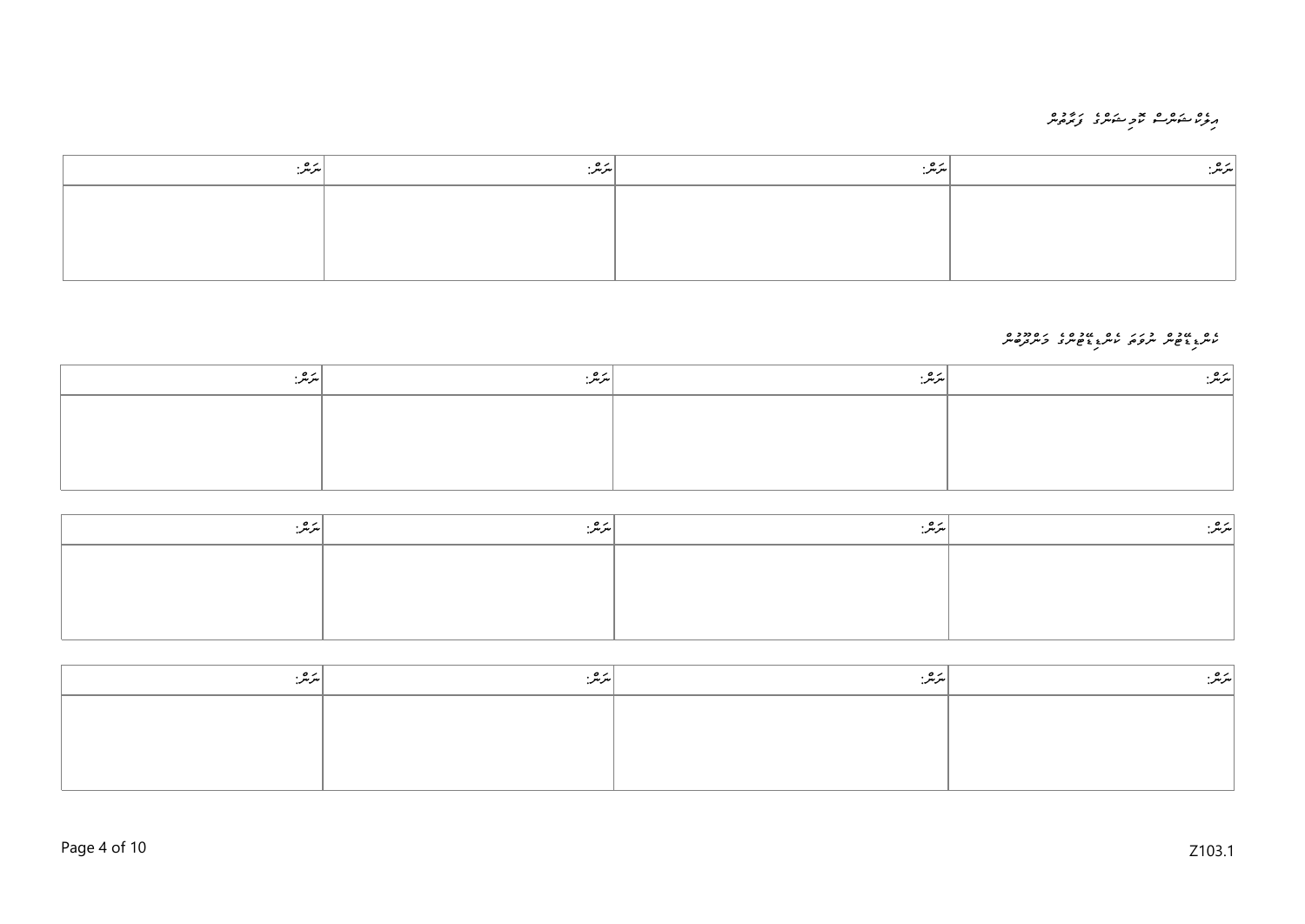| يزهر | $^{\circ}$ | ىئرىتر: |  |
|------|------------|---------|--|
|      |            |         |  |
|      |            |         |  |
|      |            |         |  |

| <sup>.</sup> سرسر. |  |
|--------------------|--|
|                    |  |
|                    |  |
|                    |  |

| ىئرىتر. | $\sim$ | ا بر هه. | لىرىش |
|---------|--------|----------|-------|
|         |        |          |       |
|         |        |          |       |
|         |        |          |       |

| $\overline{\phantom{a}}$<br>سرس. | ر ه<br>,,, | . . | 。<br>سرس. |
|----------------------------------|------------|-----|-----------|
|                                  |            |     |           |
|                                  |            |     |           |
|                                  |            |     |           |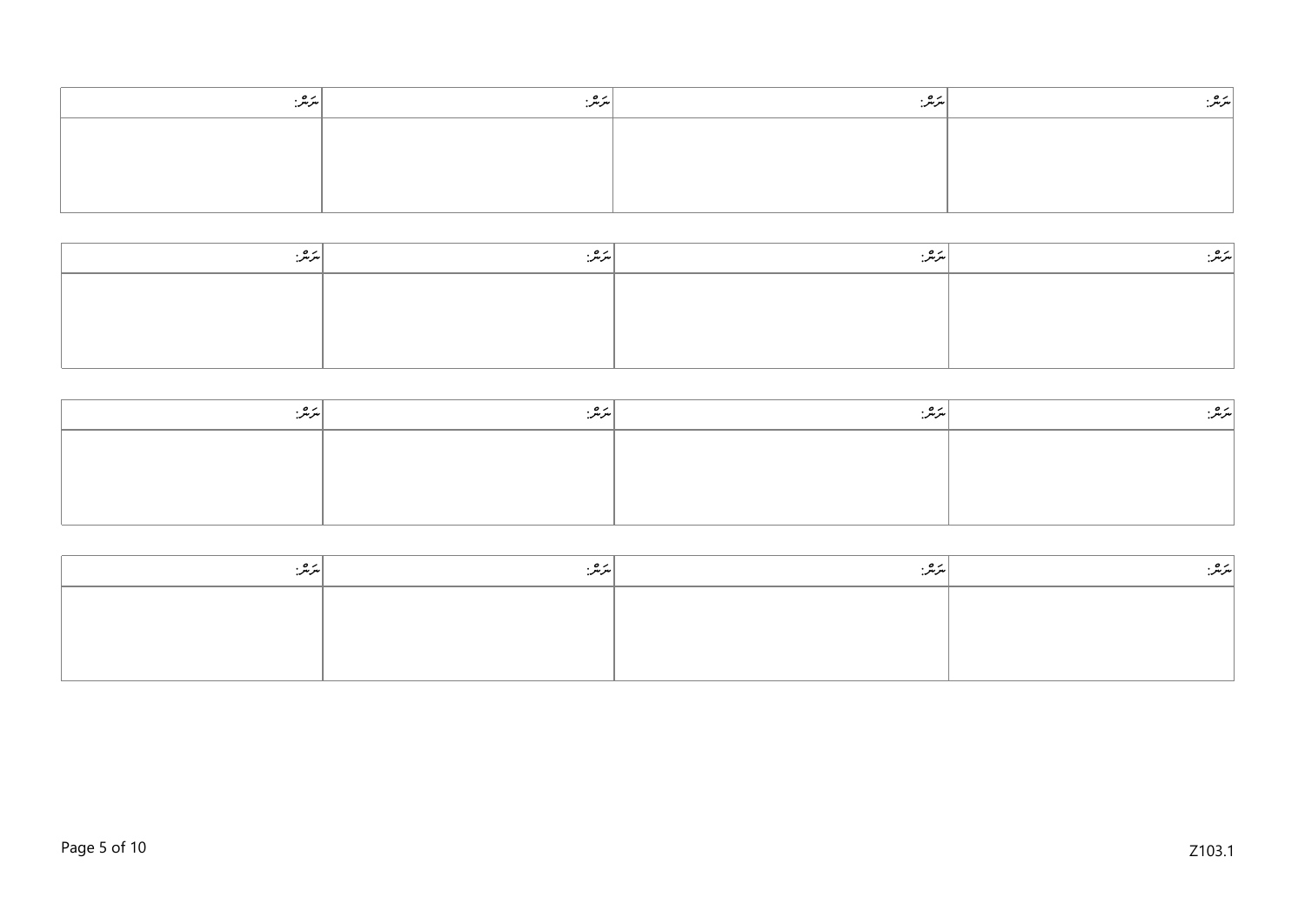| ير هو . | $\overline{\phantom{a}}$ | يرمر | اير هنه. |
|---------|--------------------------|------|----------|
|         |                          |      |          |
|         |                          |      |          |
|         |                          |      |          |

| ئىرتىر: | $\sim$<br>ا سرسر . | يئرمثر | o . |
|---------|--------------------|--------|-----|
|         |                    |        |     |
|         |                    |        |     |
|         |                    |        |     |

| الترنثر: | ' مرتكز: | الترنثر: | .,<br>سرس. |
|----------|----------|----------|------------|
|          |          |          |            |
|          |          |          |            |
|          |          |          |            |

|  | . ه |
|--|-----|
|  |     |
|  |     |
|  |     |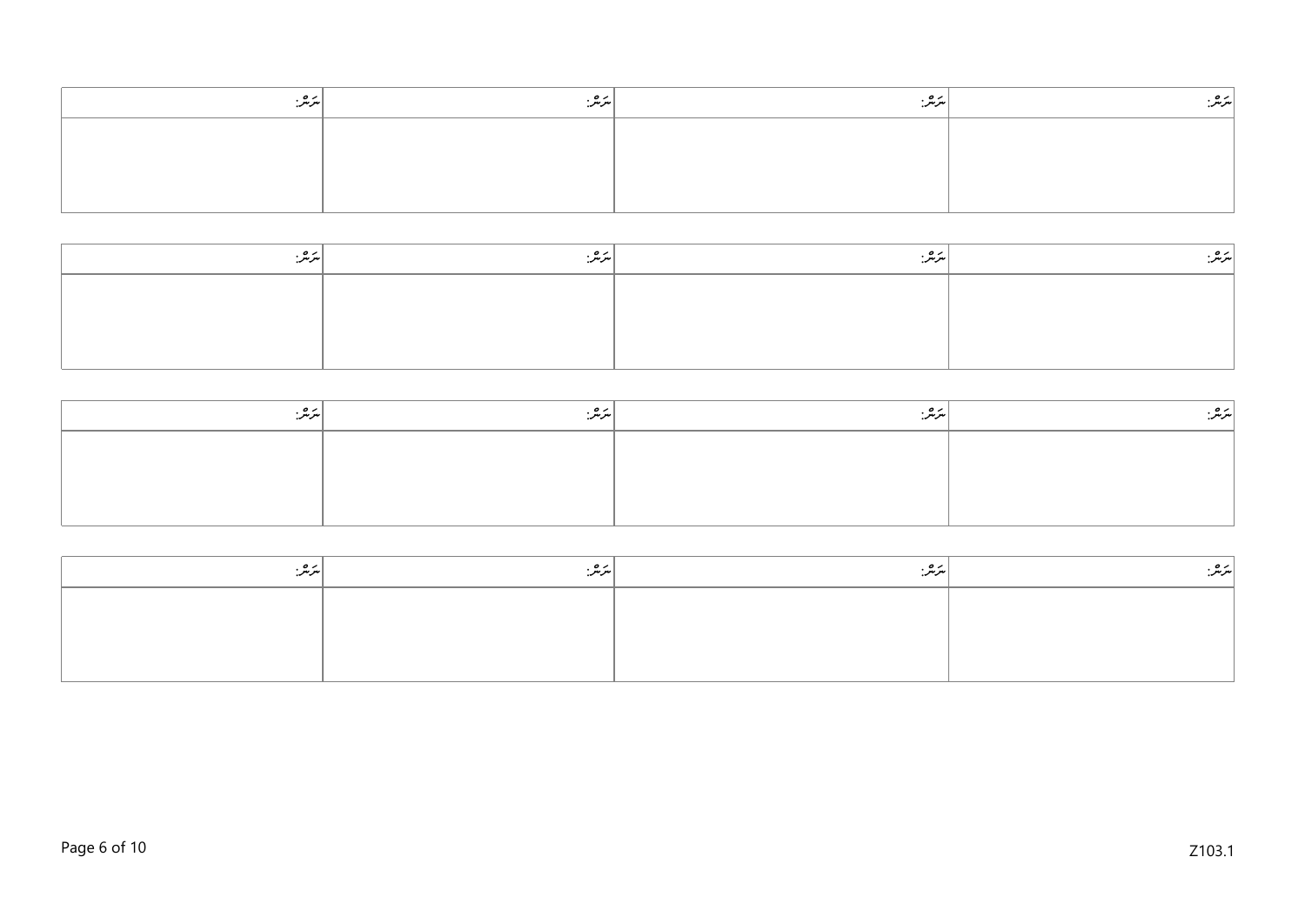| ير هو . | $\overline{\phantom{a}}$ | يرمر | اير هنه. |
|---------|--------------------------|------|----------|
|         |                          |      |          |
|         |                          |      |          |
|         |                          |      |          |

| ئىرتىر: | $\sim$<br>ا سرسر . | يئرمثر | o . |
|---------|--------------------|--------|-----|
|         |                    |        |     |
|         |                    |        |     |
|         |                    |        |     |

| نتزيتر به | 。 | 。<br>سرسر. | o <i>~</i> |
|-----------|---|------------|------------|
|           |   |            |            |
|           |   |            |            |
|           |   |            |            |

| 。 |  |  |
|---|--|--|
|   |  |  |
|   |  |  |
|   |  |  |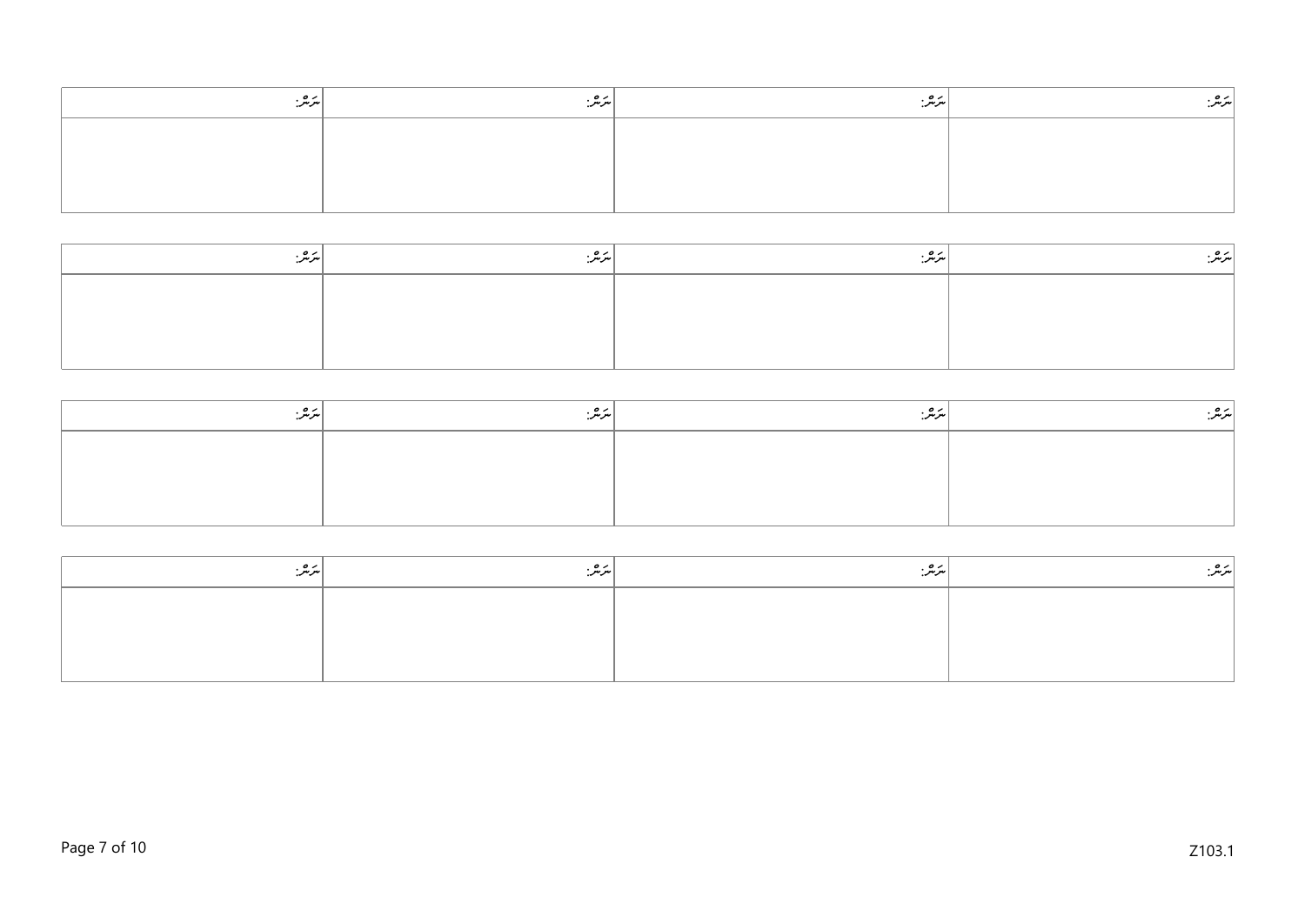| $\cdot$ | 。 | $\frac{\circ}{\cdot}$ | $\sim$<br>سرسر |
|---------|---|-----------------------|----------------|
|         |   |                       |                |
|         |   |                       |                |
|         |   |                       |                |

| يريثن | ' سرسر . |  |
|-------|----------|--|
|       |          |  |
|       |          |  |
|       |          |  |

| بر ه | 。 | $\sim$<br>َ سومس. |  |
|------|---|-------------------|--|
|      |   |                   |  |
|      |   |                   |  |
|      |   |                   |  |

| سرسر: | ,,, |  |
|-------|-----|--|
|       |     |  |
|       |     |  |
|       |     |  |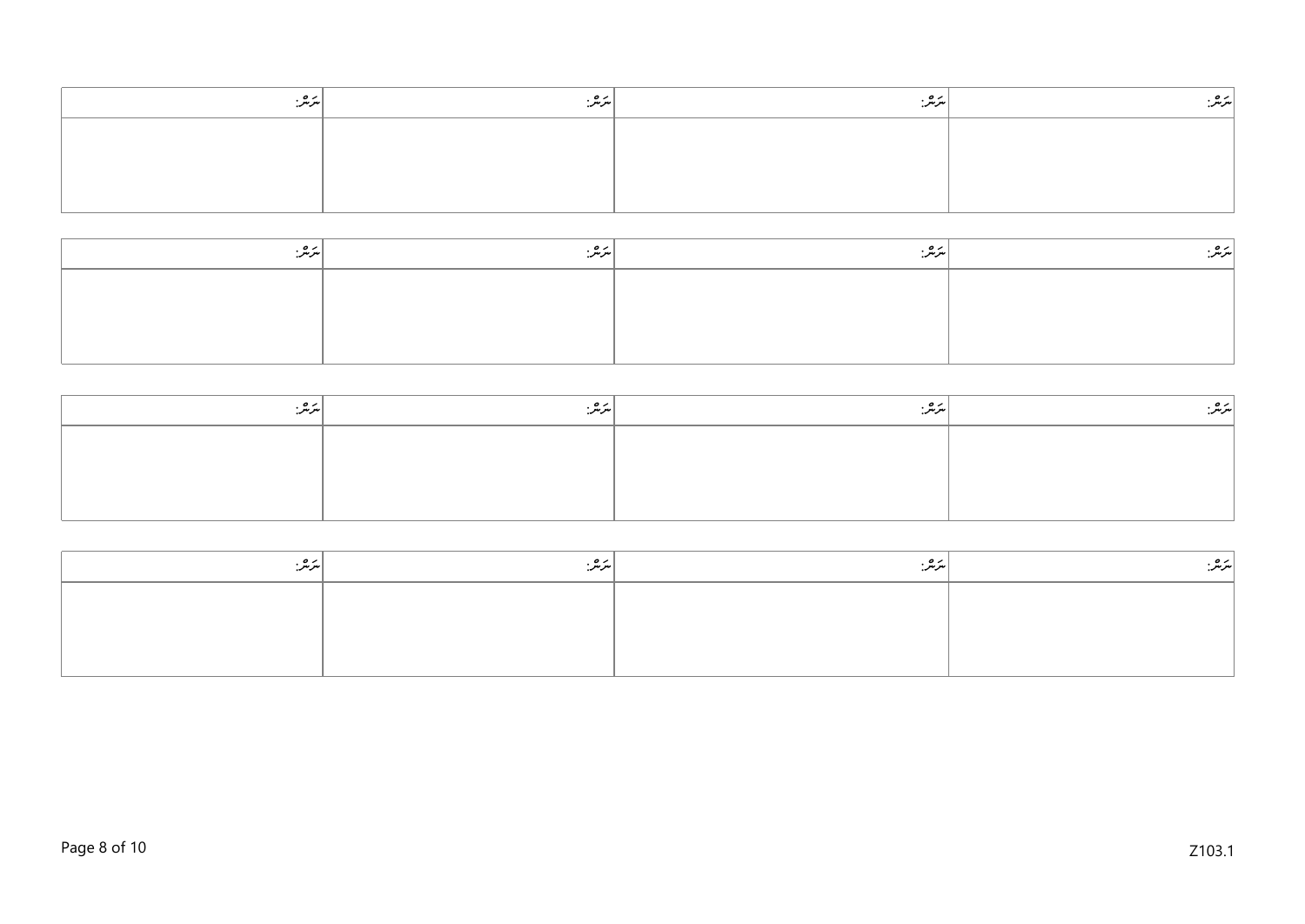| ير هو . | $\overline{\phantom{a}}$ | يرمر | اير هنه. |
|---------|--------------------------|------|----------|
|         |                          |      |          |
|         |                          |      |          |
|         |                          |      |          |

| ىر تىر: | $\circ$ $\sim$<br>" سرسر . | يترمير | o . |
|---------|----------------------------|--------|-----|
|         |                            |        |     |
|         |                            |        |     |
|         |                            |        |     |

| الترنثر: | ' مرتكز: | الترنثر: | .,<br>سرس. |
|----------|----------|----------|------------|
|          |          |          |            |
|          |          |          |            |
|          |          |          |            |

|  | . ه |
|--|-----|
|  |     |
|  |     |
|  |     |